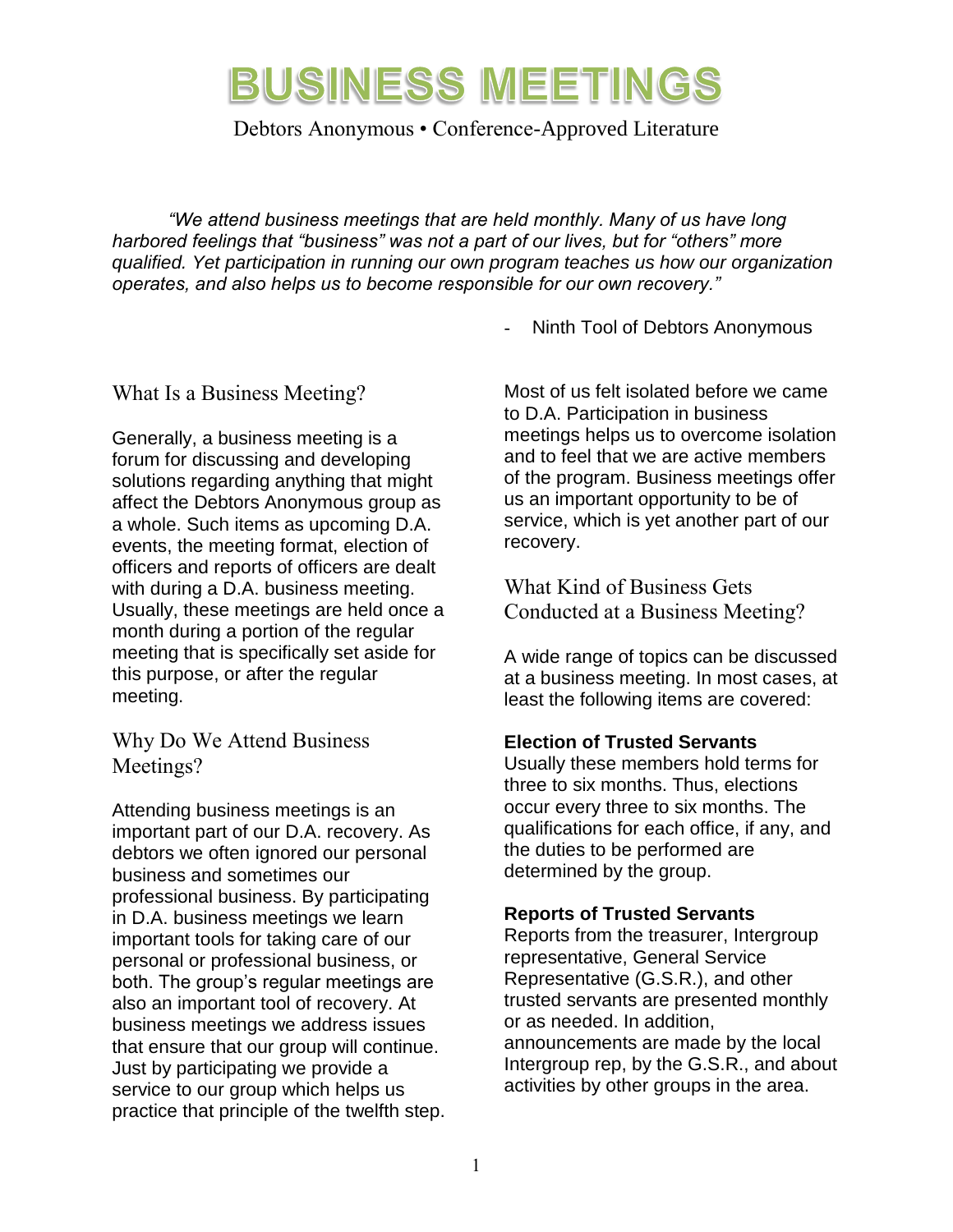Debtors Anonymous • Conference-Approved Literature

#### **Meeting Format**

The group may decide to make changes such as time, topic of discussion, or format of the meeting.

#### **Contribution/Group Spending**

The group's contributions to the local Intergroup, the G.S.R. Area Group and the General Service Office (G.S.O.) are decided, and other expenses such as rent, refreshments, literature and child care fees are planned.

#### **Literature**

Issues such as whether to give free literature to newcomers are usually decided.

Who Conducts the Business Meeting?

A business meeting may be conducted by the regular group secretary. However, some groups find it easier to elect someone who is specifically designated as the chairperson of the group's business meeting. By designating a separate chairperson, the group allows more people to be of service. Also, in some larger groups, it may relieve the secretary of the burden of added responsibilities associated with conducting the business meeting.

Who Decides What Is Discussed at a Business Meeting?

Aside from the items that will necessarily be discussed each month, such as reports from officers, any item that is D.A. related can be raised at a business meeting. Sometimes, the group requires that members submit any items for the business meeting agenda to the chairperson of the meeting prior

to the start of the business meeting. Other groups will allow members to raise new issues from the floor during the business meeting.

How Is a Business Meeting Conducted?

The group conscience determines what type of procedure will be used to conduct the business meeting and make decisions. Some methods that have been used are consensus, parliamentary procedures, and a combination of the two. Most groups begin and end their business meetings with a prayer. Generally, the chairperson runs the meeting and is responsible for recognizing members who want to speak. Often, the chairperson of the business meeting first asks for officer reports. Next, old business is conducted and then any new business is discussed.

What Feelings Come Up During a Business Meeting?

Many of us find business meetings uncomfortable. Often the meetings arouse feelings that there is not enough time. In groups where the business meeting is conducted during the regular meeting, some of us may be impatient and resent that the personal sharing time is taken up by business. There may be attempts to control the meeting, frustration over the process, or anger due to differences of opinions. When others raise issues in which we are not interested, sometimes feelings of intolerance come up. Newcomers may find the whole experience baffling.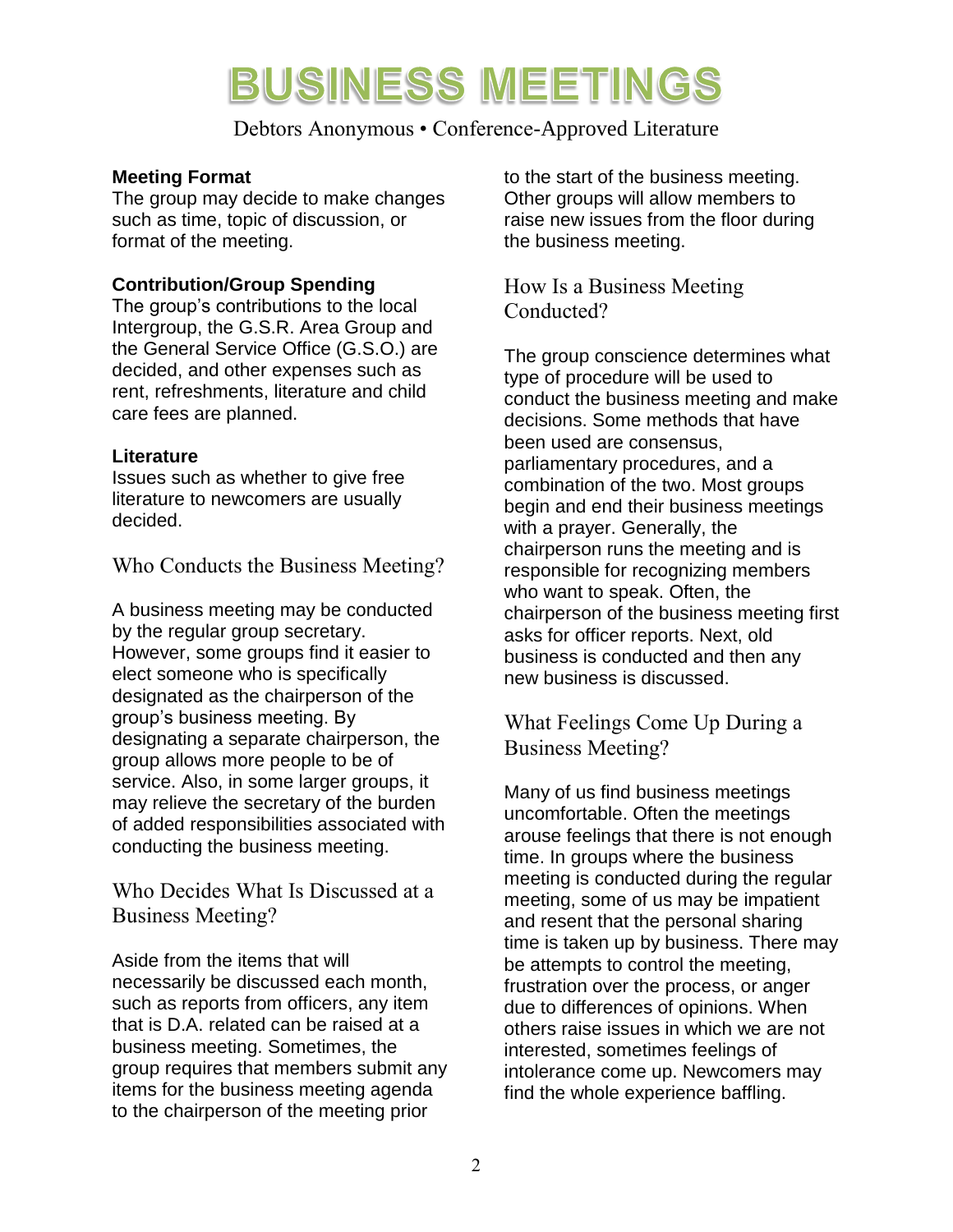### Debtors Anonymous • Conference-Approved Literature

Some of us feel distressed at having to participate in a group situation where differences of opinion arise regarding very specific issues. We have become accustomed to the relative safety of situations where there is little or no contention and where issues remain abstract and unresolved.

All these feelings lessen and begin to be replaced by a growing feeling of satisfaction and increased self-worth as we come to realize the value of participating, despite misgivings and fear. Recovery requires us to change our attitudes and outlook on life, to let go of old ideas. A business meeting is an excellent opportunity to put our newfound attitudes into action. We can learn to tolerate others, to trust that the format of the business meeting works and that participating, rather than scoffing at the business at hand, will only help us to grow in our recovery. Most importantly, we begin to realize that we are safe, and guided by our Higher Power.

### **The Twelve Steps of Debtors Anonymous**

- 1. We admitted we were powerless over debt—that our lives had become unmanageable.
- 2. Came to believe that a Power greater than ourselves could restore us to sanity.
- 3. Made a decision to turn our will and our lives over to the care of God *as we understood Him.*
- 4. Made a searching and fearless moral inventory of ourselves.
- 5. Admitted to God, to ourselves, and to another human being the exact nature of our wrongs.
- 6. Were entirely ready to have God remove all these defects of character.
- 7. Humbly asked Him to remove our shortcomings.
- 8. Made a list of all persons we had harmed and became willing to make amends to them all.
- 9. Make direct amends to such people wherever possible, except when to do so would injure them or others.
- 10. Continued to take personal inventory and when we were wrong promptly admitted it.
- 11. Sought through prayer and meditation to improve our conscious contact with God *as we understood Him*, praying only for knowledge of His will for us and the power to carry that out.
- 12. Having had a spiritual awakening as the result of these steps, we tried to carry this message to compulsive debtors, and to practice these principles in all our affairs.

### **The Twelve Traditions of Debtors Anonymous**

- 1. Our common welfare should come first; personal recovery depends upon D.A. unity.
- 2. For our group purpose there is but one ultimate authority—a loving God as He may express Himself in our group conscience. Our leaders are but trusted servants; they do not govern.